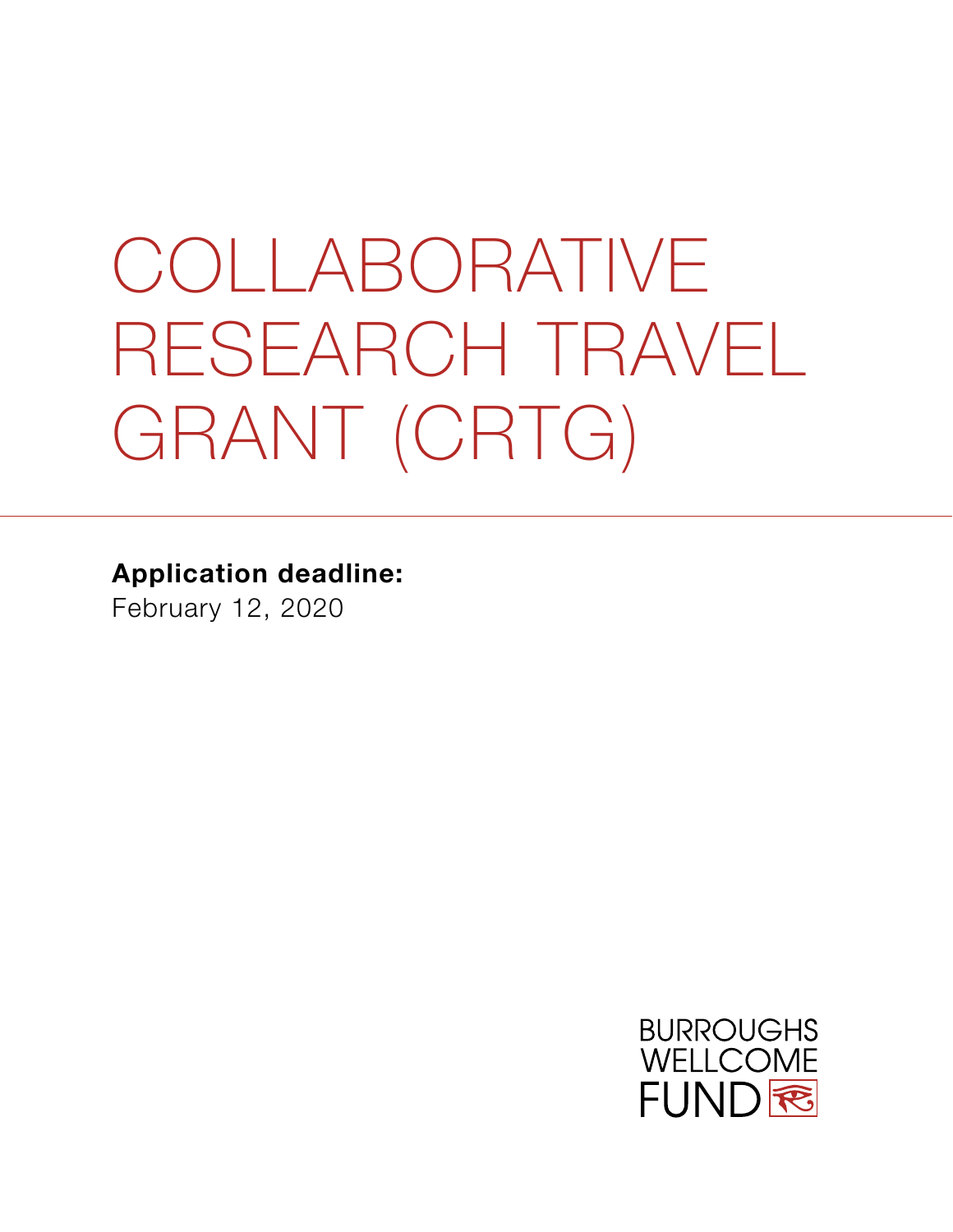#### **TABLE OF CONTENTS**

| <b>Key Dates and Program Background</b>                          | 3 |
|------------------------------------------------------------------|---|
| <b>Eligibility Requirements</b>                                  | 4 |
| <b>Important Notes</b>                                           | 4 |
| <b>Restrictions</b>                                              | 4 |
| <b>Selection Process</b>                                         | 5 |
| Terms of Grant / Use of Funds                                    | 5 |
| Instructions on How to Prepare<br>and Submit a Grant Application | 6 |
| <b>Application Process</b>                                       | 6 |
| How to Submit an Online Application                              | 6 |
| <b>Proposal Elements</b>                                         | 6 |
| Submission Process                                               |   |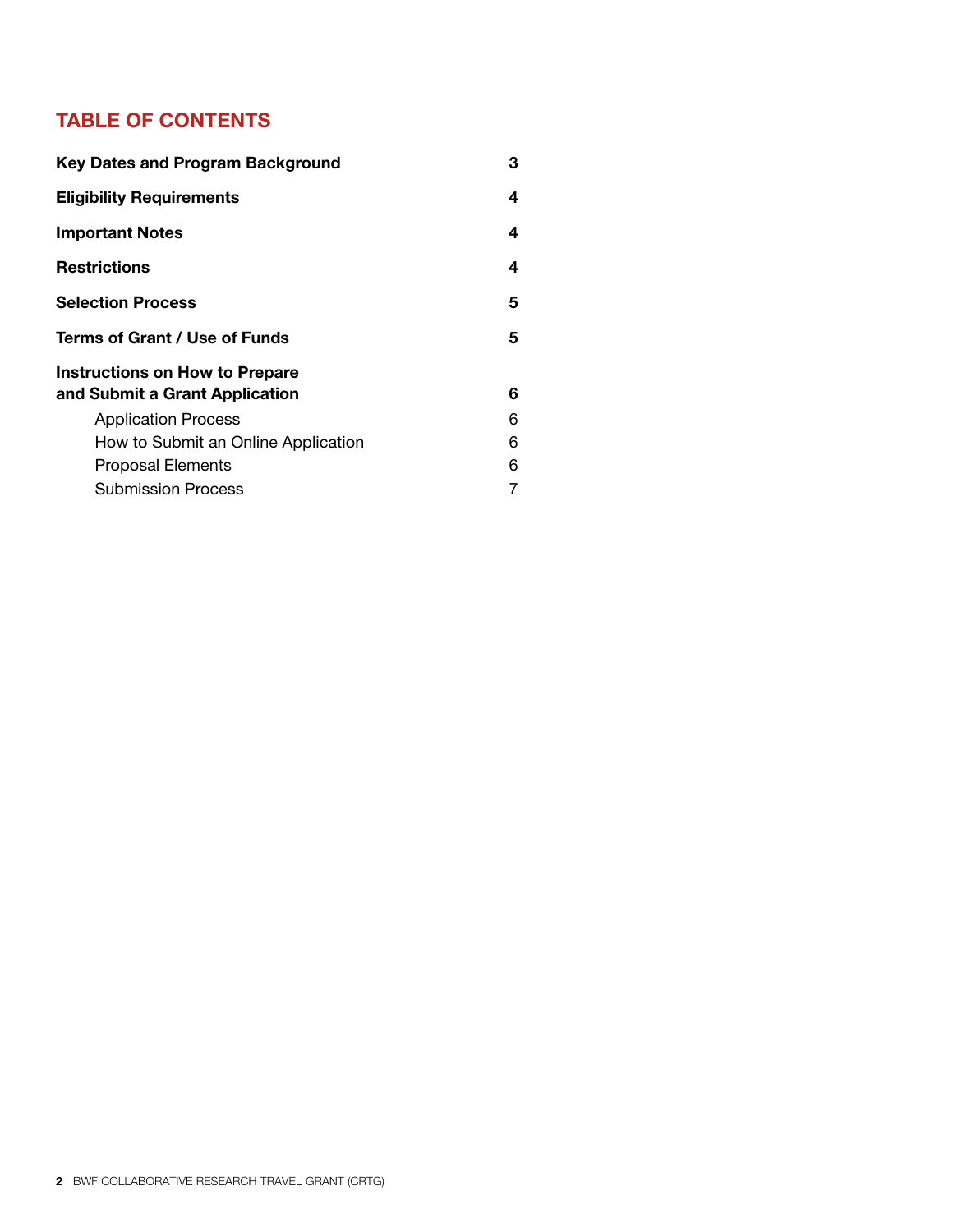# KEY DATES

| Grant application portal available | By December 4, 2019           |
|------------------------------------|-------------------------------|
| <b>Application deadline</b>        | February 12, 2020, 3:00 pm ET |
| Notice of award                    | May 15, 2020                  |
| <b>Award start date</b>            | June 1, 2020                  |
| <b>Grant payment</b>               | July 15, 2020                 |
| Award end date                     | December 31, 2021             |
| Progress and financial reports due | February 25, 2022             |

### PROGRAM BACKGROUND

The Collaborative Research Travel Grant (CRTG) program provides up to \$15,000 in support for relatively unrestricted travel funds to academic scientists (faculty and postdocs) at U.S. or Canadian degree-granting institutions. Grants must be used for domestic or international travel to another lab to learn new research techniques or begin or continue a collaboration to address biomedical questions. All proposals must be cross-disciplinary.

Applicants with a doctoral degree in the physical, mathematics, or engineering sciences working on a biological problem are encouraged to apply. Conversely, proposals from biological scientists who desire to collaborate with a physical scientist, mathematician, or engineer are also encouraged to apply.

Approximately 30–40 grants will be awarded in this cycle and the average grant has traditionally funded at ~\$7,500.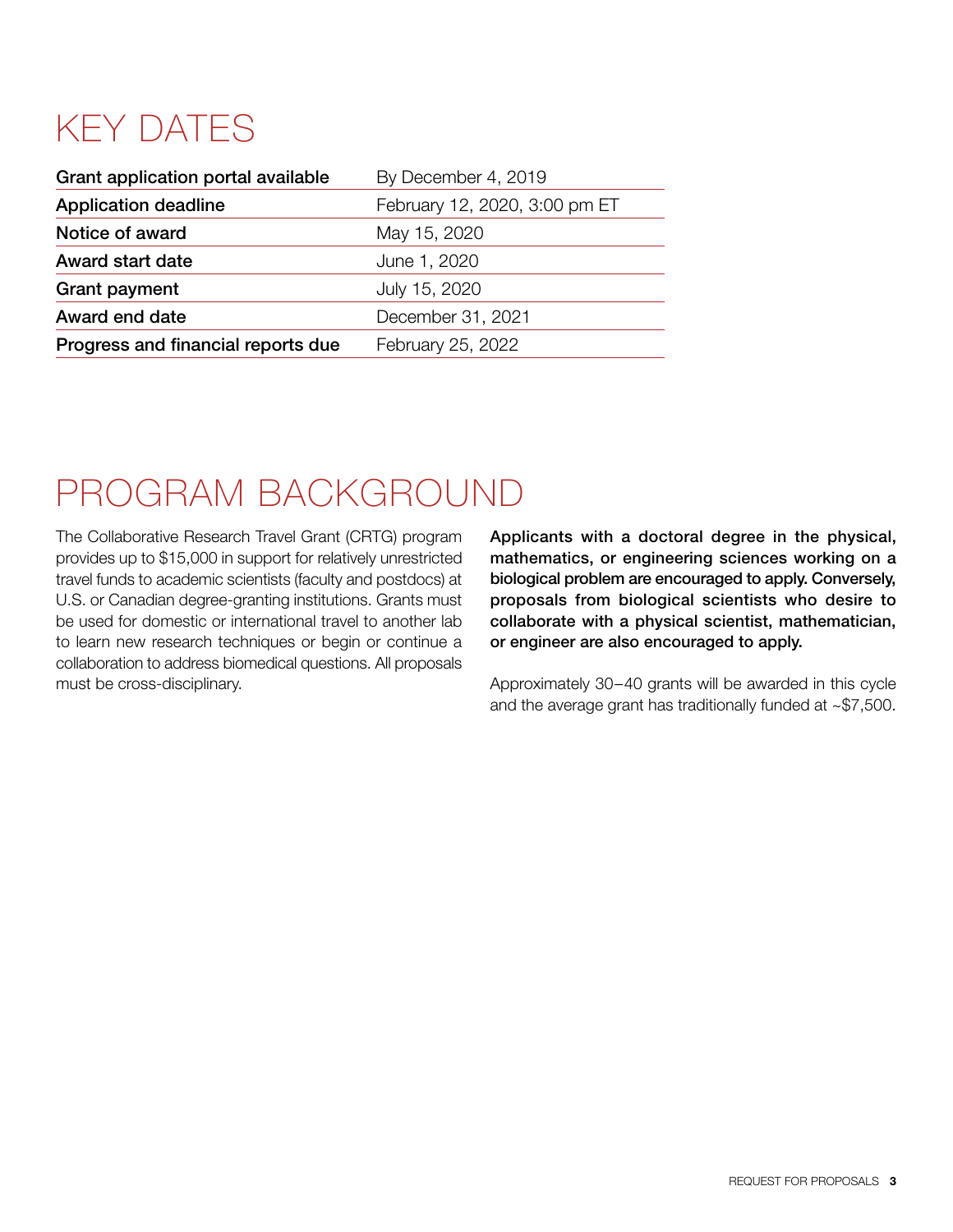### **ELIGIBILITY** REQUIREMENTS

- Postdoctoral fellows or faculty at U.S. or Canadian degree-granting institutions are eligible to apply.
- Grants must be made to U.S. or Canadian degreegranting institutions only.
- Applicants must hold a Ph.D. in mathematics, physics, chemistry, computer science, statistics, or engineering at the time of application and be interested in investigating research opportunities in the biological sciences. Biologists holding a doctorate degree at the time of application who are interested in working with physical scientists, mathematicians, engineers, chemists, statisticians, or computer scientists to incorporate their ideas and approaches to answering biological questions are eligible to apply.
- Only proposals addressing questions in the biomedical sciences will be accepted.
- Citizens and non-citizen permanent and temporary residents of the U.S. and Canada who are legally qualified to work in the U.S. or Canada are eligible.
- Candidates who are temporary U.S. residents must hold a valid U.S. visa (J-1, H1B, F-1 or O-1 visas).
- Temporary Canadian residents must hold a valid Canadian visa (Study Permit, C-43, C-44, C-10, or C-20 work permits/visas).
- $\blacksquare$  If you are a postdoctoral applicant, your visa status must allow you to remain in the U.S. or Canada during the project period of the grant. If a grant is awarded and your visa does not allow for such a stay, BWF may terminate the grant. BWF will not intercede on behalf of non-citizens whose stay in the U.S. or Canada falls out of visa compliance.
- An authorized official at the applicant's degree-granting institution must verify candidate's immigration status as part of the application. Their approval is necessary to allow the application to be submitted.

# IMPORTANT NOTES

- BWF strongly encourages applications from women and underrepresented minorities, including Blacks or African Americans, Hispanics or Latinos, Native Americans, Alaskan Natives or Native Hawaiians.
- The Collaborative Research Travel Grant can only be made to degree-granting institutions in the U.S. or Canada. An Internal Revenue Service determination letter of the institution's tax exempt 501(c)(3) status will be required by BWF staff if said letter is not on file in our database.
- Candidates who are affiliated with Burroughs Wellcome Fund or currently hold an active award must contact BWF staff [\(dholmes@bwfund.org](mailto:dholmes%40bwfund.org?subject=)) prior to beginning an application to determine eligibility prior to the deadline date.

### **RESTRICTIONS**

- Grants cannot be used for travel to conferences/ meeting/courses, to cover salary support, or to purchase computers or equipment. However, grants may be used for laboratory consumables.
- No indirect or overhead charges can be applied to grant.
- $\blacksquare$  The grant is for the benefit of the award recipient only and not intended to cover expenses for other traveling companions. Only travel related expenses directly related to the proposed activity plan incurred personally by the award recipient may be charged to the grant.
- This grant is not bi-directional or reciprocal for the collaborator/host.
- $\blacksquare$  Public health, health policy, and epidemiology proposals, or large-scale clinical trials will not be accepted.
- **Proposals containing multiple collaborators or** institutions are discouraged.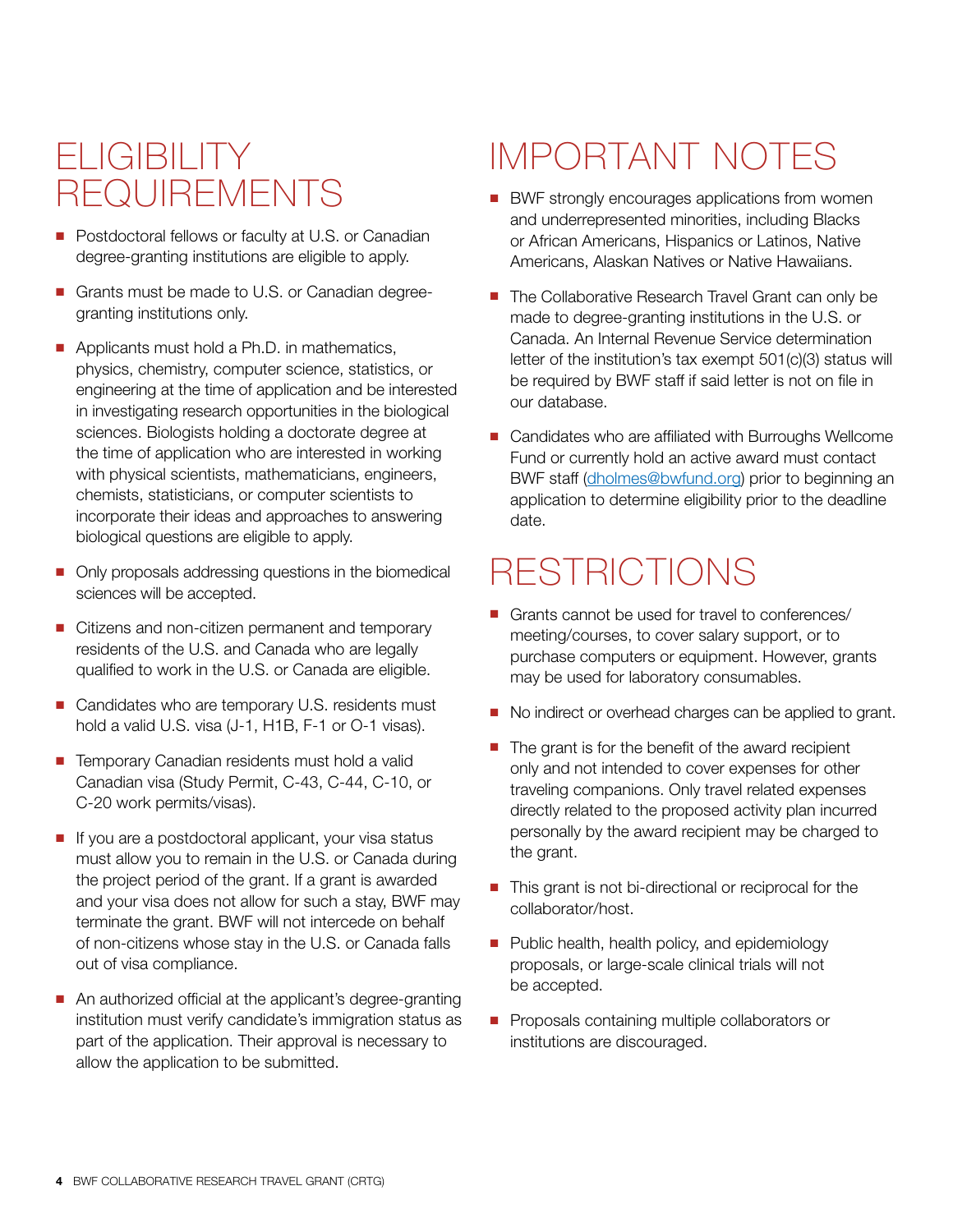- This grant is not open to researchers at NIH institutions.
- **Perious travel grant recipients are eligible to reapply** provided five years or more have passed since their last CRTG application submission.
- The award period begins June 1, 2020 and ends December 31, 2021. No exceptions or extensions will be approved.

### SELECTION PROCESS

BWF utilizes an interdisciplinary [advisory committee](https://www.bwfund.org/grant-programs/biomedical-sciences/collaborative-research-travel-grants/advisory-committee) to review applications and make recommendations for approval by the Fund's [Board of Directors.](http://www.bwfund.org/board-directors)

Selection is made on the basis of the proposal's scientific quality of the proposed activities and the career development potential and impact of the collaboration/visit. BWF does not provide critiques or written comments of unfunded proposals.

### TERMS OF GRANT/ USE OF FUNDS

Indirect costs may not be charged against the awards. Institutional overhead may not be charged against BWF grants.

Awards are made to U.S. or Canadian degree-granting institutions on behalf of the awardees.

The awardee's institution is responsible for disbursing the funds and for maintaining adequate supporting records and receipts of expenditures.

Scientific publications or presentations that result from the CRTG must acknowledge the awardee's receipt of a Burroughs Wellcome Fund 2020 Collaborative Research Travel Grant.

This CRTG grant covers travel-related expenses (airfare, lodging, meals, ground transportation, etc.) and researchrelated consumables directly related to the proposed activity plan. The award recipient may use up to \$500 of the grant to cover costs at the host's or collaborator's lab in addition to other lab supplies and material expenses. You must make your travel arrangements for your visit(s) and submit reimbursements through your home institution and follow policies of your home institution. Readjustment of budget line items do not require pre-approval from BWF. This grant covers expenses for the exclusive use of the recipient only and cannot be transferred to another investigator.

By February 25, 2022, awardee must submit a one to two-page PDF progress report (no form or template) describing the travel activity and what was accomplished through the grant via email to [travel.progress@bwfund.org.](mailto:travel.progress%40bwfund.org?subject=)

By February 25, 2022, awardee's degreegranting institution must submit a financial report (form to be provided) in PDF via email to [travel.progress@bwfund.org.](mailto:travel.progress%40bwfund.org?subject=)

At the termination of the grant period, a balance of \$500 or less may be kept by awardee's home institution.

The Burroughs Wellcome Fund does not assume responsibility for activities supported by the grant and shall not be liable for any activities conducted by the awardee upon receipt of the grant funds.

Recipients of the BWF Collaborative Research Travel Grant program are expected to participate in surveys and outcome evaluations. Contact from BWF staff or contractors who are conducting outcome evaluations of BWF grant programs may continue for a number of years after the grant has terminated.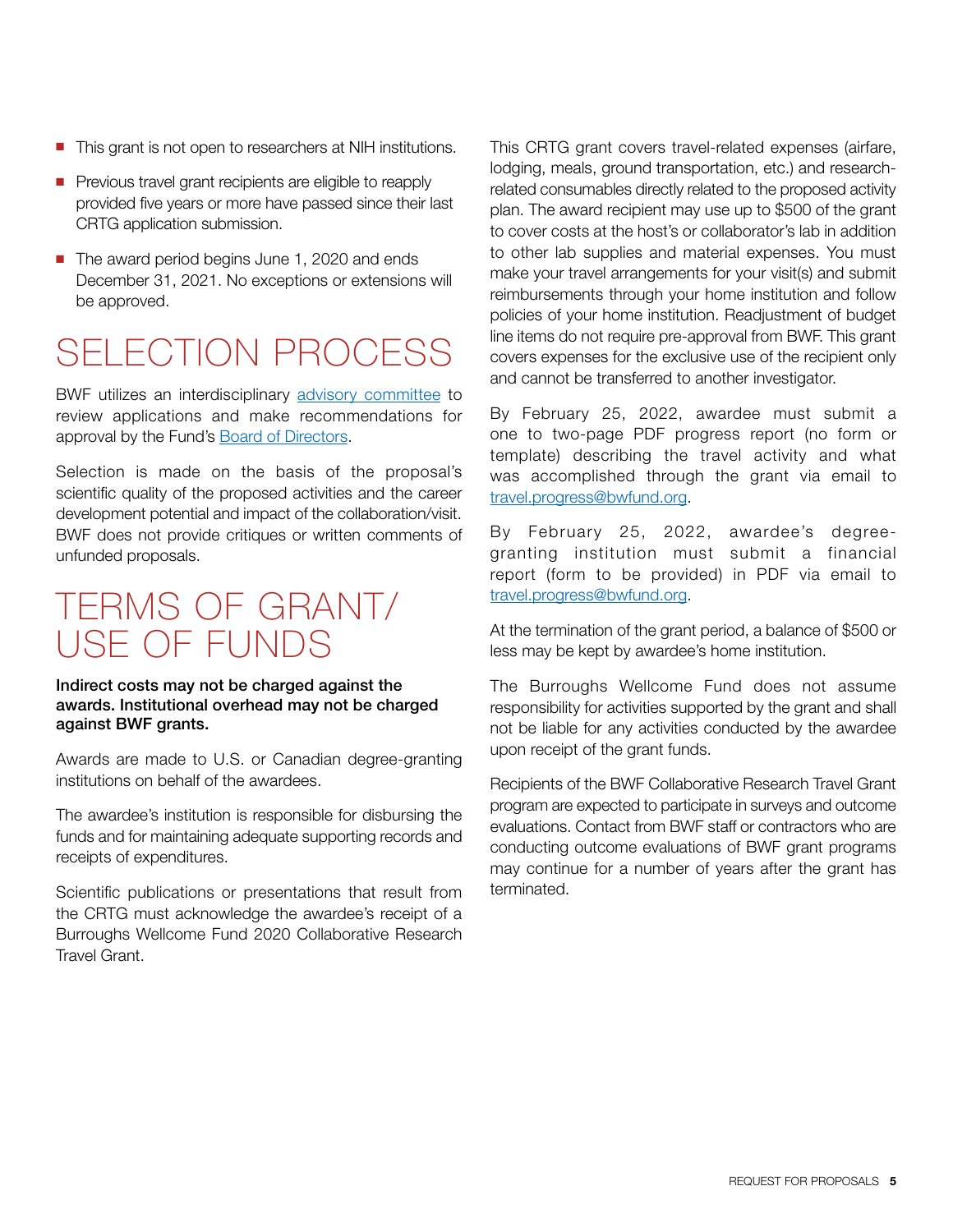# INSTRUCTIONS ON HOW TO PREPARE AND SUBMIT A GRANT APPLICATION

#### **Application Process**

- **1. Eligibility Quiz.** All applicants will be required to complete a web-based questionnaire assessing their eligibility to apply for this award. If eligibility criteria are met, applicants will automatically be directed to the application form.
- **2. Application.** A completed application consists of data entry fields and a single PDF attachment. Application Deadline: **February 12, 2020 by 3:00 pm (Eastern)**.

Proposal Elements:

- Applicant's biosketch (five-page limit, NIH-style)
- $\blacksquare$  Lay abstract (one page)
- $\blacksquare$  Research plan (3-page limit)
- Supporting letter from the host or collaborator
- Biosketch or CV from the host (including publications; 5-page limit)
- Detailed budget (web-based application)

Complete the budget and justification that explains how this collaborative grant will be spent. The proposed budget may be used for airfare, accommodations, meals, ground transportation, and consumable supplies.

Burroughs Wellcome Fund will allow up to \$500 of the travel grant to be used to cover costs at the host's lab in addition to supplies and materials.

No indirect costs or institutional overhead can be charged to this grant.

- $\blacksquare$  Institutional certification form (template provided)
- Signature page form (template provided)

All communications, including notification of awards and declinations, will be made through email.

BWF does not provide critiques or written comments of unfunded proposals.

[Download Forms and Templates](https://www.bwfund.org/grant-programs/biomedical-sciences/collaborative-research-travel-grants-2)

#### **How to Submit an Online Application**

To create your new BWF Grant Tracker account or begin an application submission use this link: [BWF Grant Tracker](https://bwfund.ccgranttracker.com)

It is recommended that applicants bookmark this page to return to an application in progress.

#### **Proposal Elements**

A valid application consists of completed fields plus requested attachments uploaded as a single PDF into the grant application system. The detailed components of the complete proposal are shown below.

#### **Online proposal form – available through BWF Grant Tracker** *(see link above)*

- **n** Applicant information
- **n** Applicant demographics
- n Institutional information (degree-granting only)
- Proposal information (including host/collaborator details)
- Attachment of single PDF

#### **Single PDF Attachment:**

Prepare in advance the following required documents. Combine and order the supporting materials and upload into one (1) PDF file. Name the file using this format only: Last Name, First Name – CRTG 2020

#### **A.** Applicant's Biosketch (5-page limit)

Include an NIH-style biographical sketch or CV.

#### **B.** Lay Abstract (one page)

Provide a general audience summary. Take care to develop a well articulated summary that the educated general public can comprehend. Text only, no special characters or formatting. Use standard 11- or 12-point font for the text.